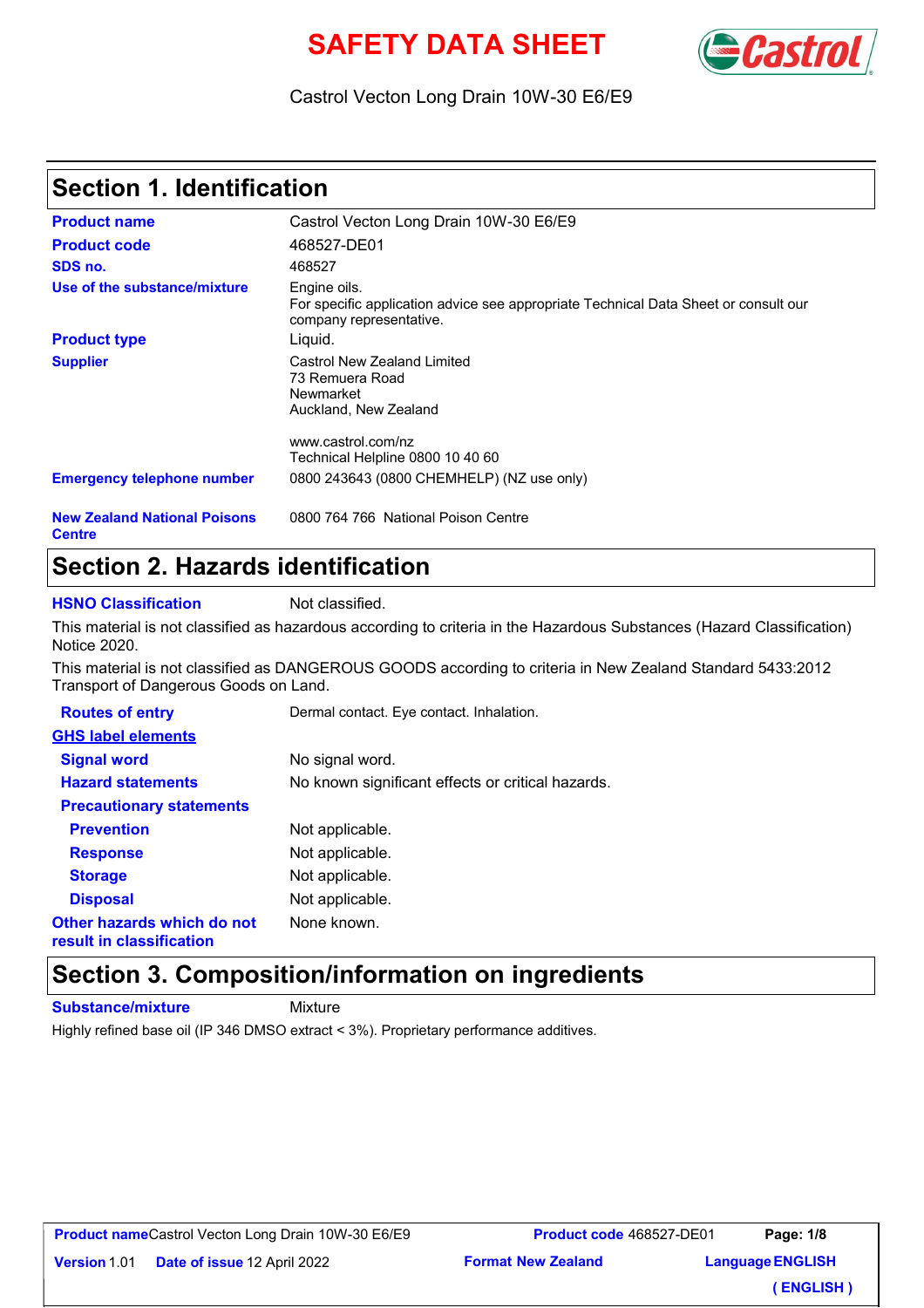# **Section 3. Composition/information on ingredients**

| <b>Ingredient name</b>                                               | $\frac{9}{6}$ | <b>CAS number</b> |
|----------------------------------------------------------------------|---------------|-------------------|
| Distillates (petroleum), hydrotreated heavy paraffinic               | $50 - 95$     | 64742-54-7        |
| Lubricating oils (petroleum), C20-50, hydrotreated neutral oil-based | $5 - 10$      | 72623-87-1        |
| Distillates (petroleum), solvent-dewaxed heavy paraffinic            | $1 - 5$       | 64742-65-0        |
| Distillates (petroleum), hydrotreated light paraffinic               | $1 - 5$       | 64742-55-8        |
| reaction mass of isomers of: C7-9-alkyl 3-(3,5-di-tert-butyl-        | $1 - 5$       | 125643-61-0       |
| 4-hydroxyphenyl) propionate                                          |               |                   |
| Alcohols, C12-16, ethoxylated                                        | $0.1 - 1$     | 68551-12-2        |
| <b>Alkyl phenol</b>                                                  | $0 - 0.1$     | 74499-35-7 /      |
|                                                                      |               | 121158-58-5       |

**There are no additional ingredients present which, within the current knowledge of the supplier and in the concentrations applicable, are classified as hazardous to health or the environment and hence require reporting in this section.**

**Occupational exposure limits, if available, are listed in Section 8.**

### **Section 4. First aid measures**

| <b>Description of necessary first aid measures</b> |                                                                                                                                                                                                                                                             |
|----------------------------------------------------|-------------------------------------------------------------------------------------------------------------------------------------------------------------------------------------------------------------------------------------------------------------|
| <b>Inhalation</b>                                  | If inhaled, remove to fresh air. In case of inhalation of decomposition products in a<br>fire, symptoms may be delayed. The exposed person may need to be kept under<br>medical surveillance for 48 hours. Get medical attention if symptoms occur.         |
| <b>Ingestion</b>                                   | Do not induce vomiting unless directed to do so by medical personnel. Get medical<br>attention if symptoms occur.                                                                                                                                           |
| <b>Skin contact</b>                                | Wash skin thoroughly with soap and water or use recognised skin cleanser.<br>Remove contaminated clothing and shoes. Wash clothing before reuse. Clean<br>shoes thoroughly before reuse. Get medical attention if symptoms occur.                           |
| <b>Eye contact</b>                                 | In case of contact, immediately flush eyes with plenty of water for at least 15<br>minutes. Eyelids should be held away from the eyeball to ensure thorough rinsing.<br>Check for and remove any contact lenses. Get medical attention.                     |
|                                                    | Indication of immediate medical attention and special treatment needed, if necessary                                                                                                                                                                        |
| <b>Notes to physician</b>                          | Treatment should in general be symptomatic and directed to relieving any effects.<br>In case of inhalation of decomposition products in a fire, symptoms may be delayed.<br>The exposed person may need to be kept under medical surveillance for 48 hours. |
| <b>Protection of first-aiders</b>                  | No action shall be taken involving any personal risk or without suitable training.                                                                                                                                                                          |

# **Section 5. Firefighting measures**

| <b>Extinguishing media</b>                               |                                                                                                                                                                                                   |
|----------------------------------------------------------|---------------------------------------------------------------------------------------------------------------------------------------------------------------------------------------------------|
| <b>Suitable</b>                                          | In case of fire, use foam, dry chemical or carbon dioxide extinguisher or spray.                                                                                                                  |
| <b>Not suitable</b>                                      | Do not use water jet.                                                                                                                                                                             |
| <b>Specific hazards arising</b><br>from the chemical     | In a fire or if heated, a pressure increase will occur and the container may burst.                                                                                                               |
| <b>Hazardous combustion</b><br>products                  | Combustion products may include the following:<br>carbon oxides (CO, CO <sub>2</sub> ) (carbon monoxide, carbon dioxide)<br>nitrogen oxides (NO, NO <sub>2</sub> etc.)                            |
| <b>Hazchem code</b>                                      | Not available.                                                                                                                                                                                    |
| <b>Special precautions for fire-</b><br>fighters         | No action shall be taken involving any personal risk or without suitable training.<br>Promptly isolate the scene by removing all persons from the vicinity of the incident if<br>there is a fire. |
| <b>Special protective</b><br>equipment for fire-fighters | Fire-fighters should wear positive pressure self-contained breathing apparatus<br>(SCBA) and full turnout gear.                                                                                   |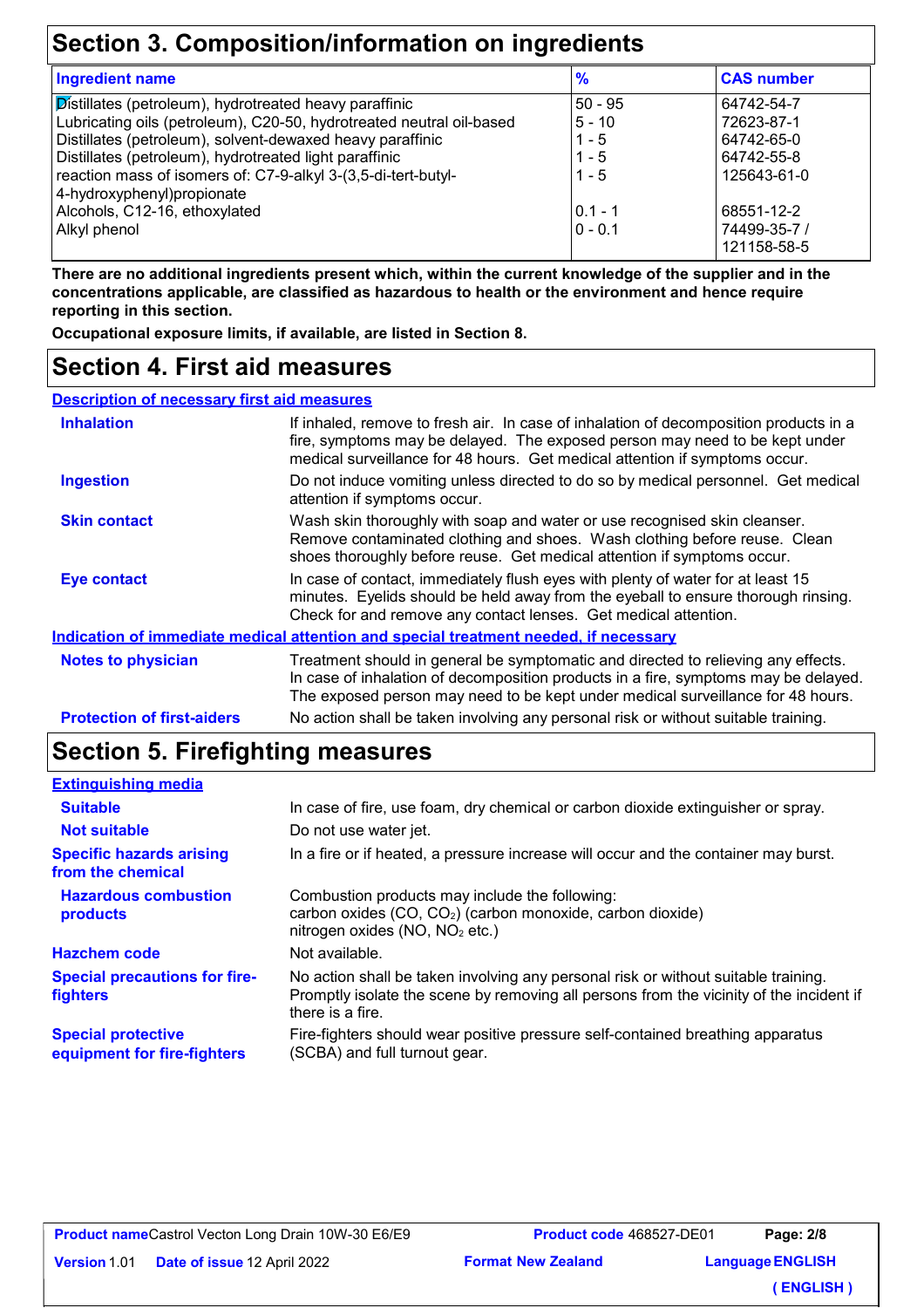# **Section 6. Accidental release measures**

|                                                             | <b>Personal precautions, protective equipment and emergency procedures</b>                                                                                                                                                                                                                                                                                                                         |
|-------------------------------------------------------------|----------------------------------------------------------------------------------------------------------------------------------------------------------------------------------------------------------------------------------------------------------------------------------------------------------------------------------------------------------------------------------------------------|
| For non-emergency<br>personnel                              | If specialised clothing is required to deal with the spillage, take note of any<br>information in Section 8 on suitable and unsuitable materials. See also the<br>information in "For non-emergency personnel".                                                                                                                                                                                    |
| For emergency responders                                    | If specialised clothing is required to deal with the spillage, take note of any<br>information in Section 8 on suitable and unsuitable materials. See also the<br>information in "For non-emergency personnel".                                                                                                                                                                                    |
| <b>Environmental precautions</b>                            | Avoid dispersal of spilt material and runoff and contact with soil, waterways, drains<br>and sewers. Inform the relevant authorities if the product has caused environmental<br>pollution (sewers, waterways, soil or air).                                                                                                                                                                        |
| <b>Methods and material for containment and cleaning up</b> |                                                                                                                                                                                                                                                                                                                                                                                                    |
| <b>Small spill</b>                                          | Stop leak if without risk. Move containers from spill area. Absorb with an inert<br>material and place in an appropriate waste disposal container. Dispose of via a<br>licensed waste disposal contractor.                                                                                                                                                                                         |
| <b>Large spill</b>                                          | Stop leak if without risk. Move containers from spill area. Prevent entry into sewers,<br>water courses, basements or confined areas. Contain and collect spillage with non-<br>combustible, absorbent material e.g. sand, earth, vermiculite or diatomaceous earth<br>and place in container for disposal according to local regulations. Dispose of via a<br>licensed waste disposal contractor. |

# **Section 7. Handling and storage**

| <b>Precautions for safe</b><br>handling                                   | Put on appropriate personal protective equipment (see Section 8).                                                                                                                                                                                                                                                                                                                                                                                                                                                                                                                              |
|---------------------------------------------------------------------------|------------------------------------------------------------------------------------------------------------------------------------------------------------------------------------------------------------------------------------------------------------------------------------------------------------------------------------------------------------------------------------------------------------------------------------------------------------------------------------------------------------------------------------------------------------------------------------------------|
| <b>Conditions for safe storage,</b><br>including any<br>incompatibilities | Store in accordance with local regulations. Store in original container protected<br>from direct sunlight in a dry, cool and well-ventilated area, away from incompatible<br>materials (see Section 10) and food and drink. Keep container tightly closed and<br>sealed until ready for use. Store and use only in equipment/containers designed for<br>use with this product. Containers that have been opened must be carefully resealed<br>and kept upright to prevent leakage. Do not store in unlabelled containers. Use<br>appropriate containment to avoid environmental contamination. |
| <b>Not suitable</b>                                                       | Prolonged exposure to elevated temperature                                                                                                                                                                                                                                                                                                                                                                                                                                                                                                                                                     |

# **Section 8. Exposure controls/personal protection**

#### **Control parameters**

#### **Occupational exposure limits**

| <b>Ingredient name</b>                                               | <b>Exposure limits</b>                                                                                                                                                                         |  |  |  |
|----------------------------------------------------------------------|------------------------------------------------------------------------------------------------------------------------------------------------------------------------------------------------|--|--|--|
| Distillates (petroleum), hydrotreated heavy paraffinic               | NZ HSWA 2015 (New Zealand).<br>WES-TWA: 5 mg/m <sup>3</sup> 8 hours. Issued/<br>Revised: 6/2016 Form: Mist<br>WES-STEL: 10 mg/m <sup>3</sup> 15 minutes. Issued/<br>Revised: 9/2010 Form: Mist |  |  |  |
| Lubricating oils (petroleum), C20-50, hydrotreated neutral oil-based | NZ HSWA 2015 (New Zealand).<br>WES-TWA: 5 mg/m <sup>3</sup> 8 hours. Issued/<br>Revised: 6/2016 Form: Mist<br>WES-STEL: 10 mg/m <sup>3</sup> 15 minutes. Issued/<br>Revised: 9/2010 Form: Mist |  |  |  |
| Distillates (petroleum), solvent-dewaxed heavy paraffinic            | NZ HSWA 2015 (New Zealand).<br>WES-TWA: 5 mg/m <sup>3</sup> 8 hours. Issued/<br>Revised: 6/2016 Form: Mist<br>WES-STEL: 10 mg/m <sup>3</sup> 15 minutes. Issued/<br>Revised: 9/2010 Form: Mist |  |  |  |
| Distillates (petroleum), hydrotreated light paraffinic               | NZ HSWA 2015 (New Zealand).<br>WES-TWA: 5 mg/m <sup>3</sup> 8 hours. Issued/<br>Revised: 6/2016 Form: Mist<br>WES-STEL: 10 mg/m <sup>3</sup> 15 minutes. Issued/<br>Revised: 9/2010 Form: Mist |  |  |  |
| Product nameCastrol Vecton Long Drain 10W-30 E6/E9                   | Product code 468527-DE01<br>Page: 3/8                                                                                                                                                          |  |  |  |
| <b>Version 1.01</b><br>Date of issue 12 April 2022                   | <b>Format New Zealand</b><br><b>Language ENGLISH</b>                                                                                                                                           |  |  |  |
|                                                                      | <b>ENGLISH</b> )                                                                                                                                                                               |  |  |  |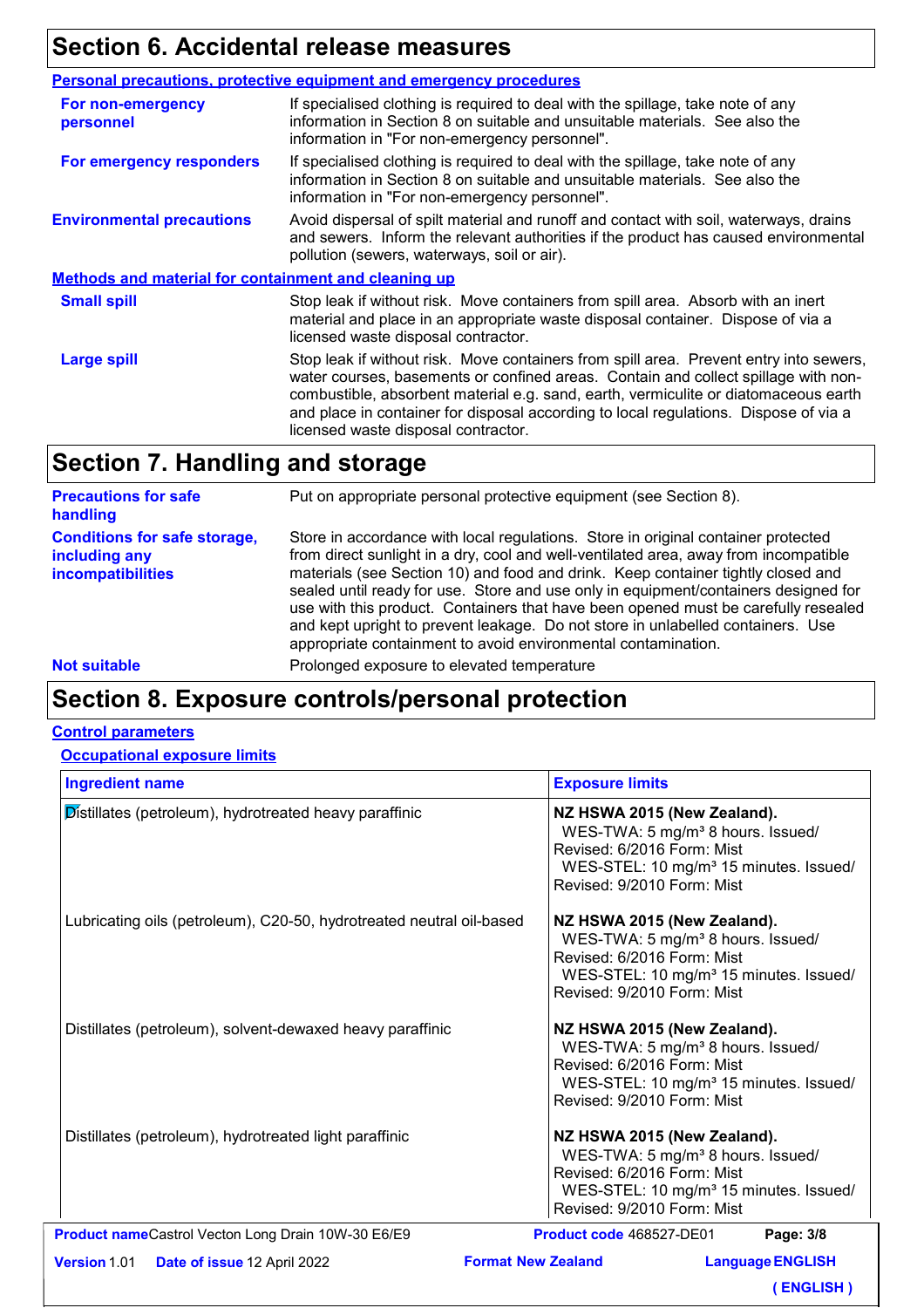# **Section 8. Exposure controls/personal protection**

| <b>Recommended monitoring</b><br>procedures       | If this product contains ingredients with exposure limits, personal, workplace<br>atmosphere or biological monitoring may be required to determine the effectiveness<br>of the ventilation or other control measures and/or the necessity to use respiratory<br>protective equipment. Reference should be made to appropriate monitoring<br>standards. Reference to national guidance documents for methods for the<br>determination of hazardous substances will also be required.                                                                                                                                                                                                                                                                                                                                                                                                                                                                                                                           |
|---------------------------------------------------|---------------------------------------------------------------------------------------------------------------------------------------------------------------------------------------------------------------------------------------------------------------------------------------------------------------------------------------------------------------------------------------------------------------------------------------------------------------------------------------------------------------------------------------------------------------------------------------------------------------------------------------------------------------------------------------------------------------------------------------------------------------------------------------------------------------------------------------------------------------------------------------------------------------------------------------------------------------------------------------------------------------|
| <b>Appropriate engineering</b><br><b>controls</b> | All activities involving chemicals should be assessed for their risks to health, to<br>ensure exposures are adequately controlled. Personal protective equipment should<br>only be considered after other forms of control measures (e.g. engineering controls)<br>have been suitably evaluated. Personal protective equipment should conform to<br>appropriate standards, be suitable for use, be kept in good condition and properly<br>maintained.<br>Your supplier of personal protective equipment should be consulted for advice on<br>selection and appropriate standards. For further information contact your national<br>organisation for standards.<br>Provide exhaust ventilation or other engineering controls to keep the relevant<br>airborne concentrations below their respective occupational exposure limits.<br>The final choice of protective equipment will depend upon a risk assessment. It is<br>important to ensure that all items of personal protective equipment are compatible. |
| <b>Environmental exposure</b><br>controls         | Emissions from ventilation or work process equipment should be checked to ensure<br>they comply with the requirements of environmental protection legislation. In some<br>cases, fume scrubbers, filters or engineering modifications to the process<br>equipment will be necessary to reduce emissions to acceptable levels.                                                                                                                                                                                                                                                                                                                                                                                                                                                                                                                                                                                                                                                                                 |
| <b>Individual protection measures</b>             |                                                                                                                                                                                                                                                                                                                                                                                                                                                                                                                                                                                                                                                                                                                                                                                                                                                                                                                                                                                                               |
| <b>Hygiene measures</b>                           | Wash hands, forearms and face thoroughly after handling chemical products, before<br>eating, smoking and using the lavatory and at the end of the working period.<br>Appropriate techniques should be used to remove potentially contaminated clothing.<br>Wash contaminated clothing before reusing. Ensure that eyewash stations and<br>safety showers are close to the workstation location.                                                                                                                                                                                                                                                                                                                                                                                                                                                                                                                                                                                                               |
| <b>Eye protection</b>                             | Safety glasses with side shields.                                                                                                                                                                                                                                                                                                                                                                                                                                                                                                                                                                                                                                                                                                                                                                                                                                                                                                                                                                             |
| <b>Hand protection</b>                            | Wear protective gloves if prolonged or repeated contact is likely. Wear chemical<br>resistant gloves. Recommended: Nitrile gloves. The correct choice of protective<br>gloves depends upon the chemicals being handled, the conditions of work and use,<br>and the condition of the gloves (even the best chemically resistant glove will break<br>down after repeated chemical exposures). Most gloves provide only a short time of<br>protection before they must be discarded and replaced. Because specific work<br>environments and material handling practices vary, safety procedures should be<br>developed for each intended application. Gloves should therefore be chosen in<br>consultation with the supplier/manufacturer and with a full assessment of the<br>working conditions.                                                                                                                                                                                                               |
| <b>Skin protection</b>                            | Appropriate footwear and any additional skin protection measures should be<br>selected based on the task being performed and the risks involved and should be<br>approved by a specialist before handling this product.                                                                                                                                                                                                                                                                                                                                                                                                                                                                                                                                                                                                                                                                                                                                                                                       |
| <b>Respiratory protection</b>                     | In case of insufficient ventilation, wear suitable respiratory equipment.<br>The correct choice of respiratory protection depends upon the chemicals being<br>handled, the conditions of work and use, and the condition of the respiratory<br>equipment. Safety procedures should be developed for each intended application.<br>Respiratory protection equipment should therefore be chosen in consultation with<br>the supplier/manufacturer and with a full assessment of the working conditions.                                                                                                                                                                                                                                                                                                                                                                                                                                                                                                         |

 $\perp$ 

## **Section 9. Physical and chemical properties**

The conditions of measurement of all properties are at standard temperature and pressure unless otherwise indicated.

#### **Appearance**

| <b>Physical state</b> | Liquid.         |
|-----------------------|-----------------|
| <b>Colour</b>         | Amber.          |
| <b>Odour</b>          | Not available.  |
| pH                    | Not applicable. |

| <b>Product nameCastrol Vecton Long Drain 10W-30 E6/E9</b> |
|-----------------------------------------------------------|
|-----------------------------------------------------------|

**Format New Zealand** 

**Product code** 468527-DE01 **Language ENGLISH Page: 4/8 ( ENGLISH )**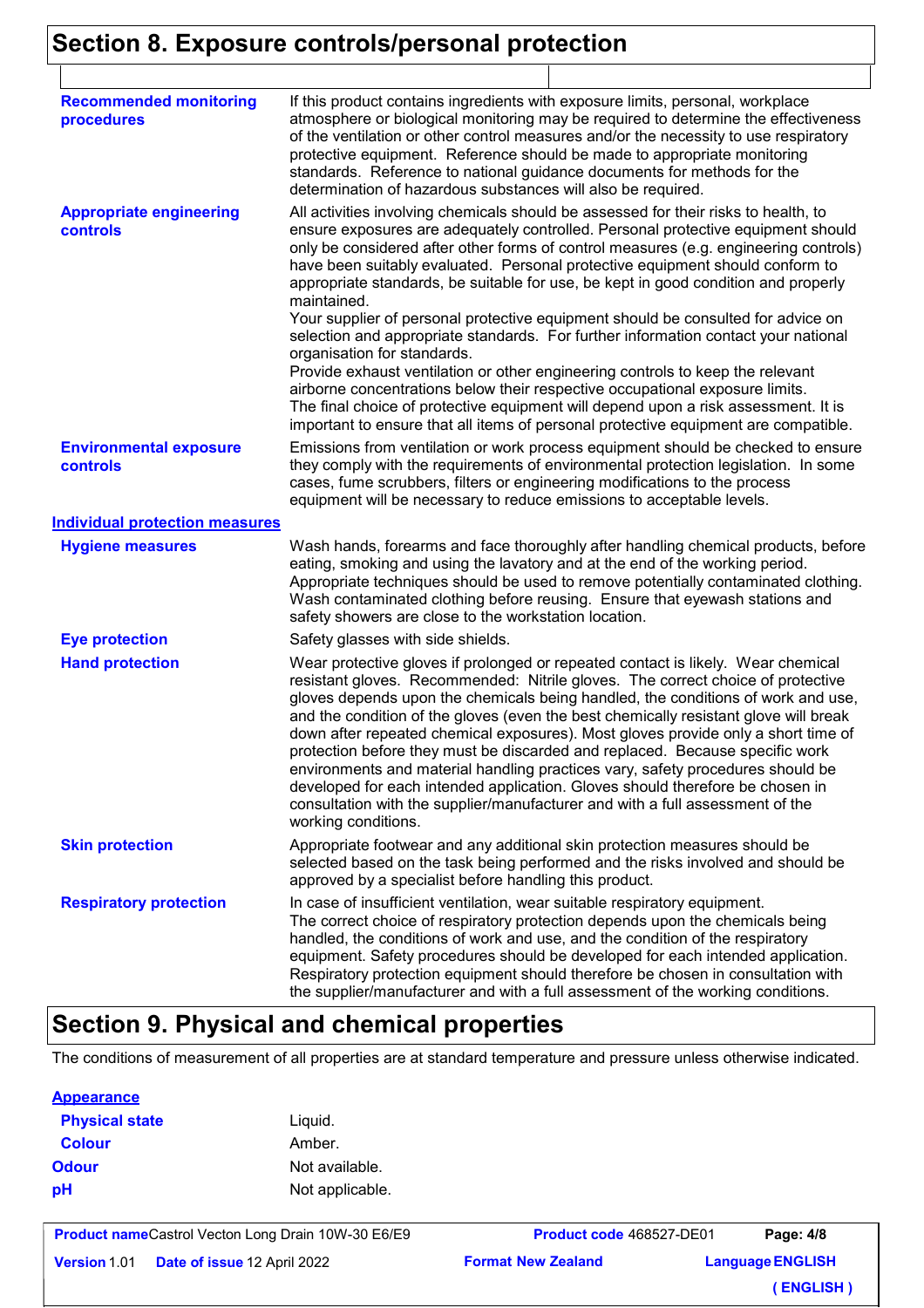# **Section 9. Physical and chemical properties**

| <b>Melting point/freezing point</b>                               |                                                                                                                                           | Not available.                                                                                 |                 |            |                           |                         |     |               |
|-------------------------------------------------------------------|-------------------------------------------------------------------------------------------------------------------------------------------|------------------------------------------------------------------------------------------------|-----------------|------------|---------------------------|-------------------------|-----|---------------|
| <b>Boiling point, initial boiling</b><br>point, and boiling range | Not available.                                                                                                                            |                                                                                                |                 |            |                           |                         |     |               |
| <b>Drop Point</b>                                                 | Not available.                                                                                                                            |                                                                                                |                 |            |                           |                         |     |               |
| <b>Flash point</b>                                                | Open cup: 232°C (449.6°F) [Cleveland]                                                                                                     |                                                                                                |                 |            |                           |                         |     |               |
| <b>Auto-ignition temperature</b>                                  | <b>Ingredient name</b>                                                                                                                    |                                                                                                | $\rm ^{\circ}C$ | °F         |                           | <b>Method</b>           |     |               |
|                                                                   |                                                                                                                                           | reaction mass of isomers of:<br>C7-9-alkyl 3-(3,5-di-tert-butyl-<br>4-hydroxyphenyl)propionate |                 | 365<br>689 |                           |                         |     |               |
| <b>Vapour pressure</b>                                            |                                                                                                                                           | Vapour Pressure at 20°C                                                                        |                 |            |                           | Vapour pressure at 50°C |     |               |
|                                                                   | <b>Ingredient name</b>                                                                                                                    | mm Hg                                                                                          | kPa             |            | <b>Method</b><br>mm<br>Hg |                         | kPa | <b>Method</b> |
|                                                                   | Distillates (petroleum),<br>hydrotreated heavy<br>paraffinic                                                                              | < 0.08                                                                                         | < 0.011         |            | <b>ASTM D 5191</b>        |                         |     |               |
|                                                                   | Lubricating oils<br>(petroleum), C20-50,<br>hydrotreated neutral oil-<br>based                                                            | < 0.08                                                                                         | < 0.011         |            | <b>ASTM D 5191</b>        |                         |     |               |
|                                                                   | Distillates (petroleum),<br>solvent-dewaxed heavy<br>paraffinic                                                                           | < 0.08                                                                                         | < 0.011         |            | <b>ASTM D 5191</b>        |                         |     |               |
|                                                                   | Distillates (petroleum),<br>hydrotreated light<br>paraffinic                                                                              | < 0.08                                                                                         | < 0.011         |            | <b>ASTM D 5191</b>        |                         |     |               |
| <b>Relative vapour density</b>                                    | Not available.                                                                                                                            |                                                                                                |                 |            |                           |                         |     |               |
| <b>Density</b>                                                    | <1000 kg/m <sup>3</sup> (<1 g/cm <sup>3</sup> ) at 15 <sup>°</sup> C                                                                      |                                                                                                |                 |            |                           |                         |     |               |
| <b>Solubility</b>                                                 | insoluble in water.                                                                                                                       |                                                                                                |                 |            |                           |                         |     |               |
| <b>Viscosity</b>                                                  | Kinematic: 83.4 mm <sup>2</sup> /s (83.4 cSt) at $40^{\circ}$ C<br>Kinematic: 11.7 to 12.5 mm <sup>2</sup> /s (11.7 to 12.5 cSt) at 100°C |                                                                                                |                 |            |                           |                         |     |               |
| <b>Particle characteristics</b>                                   |                                                                                                                                           |                                                                                                |                 |            |                           |                         |     |               |
| <b>Median particle size</b>                                       | Not applicable.                                                                                                                           |                                                                                                |                 |            |                           |                         |     |               |

### **Section 10. Stability and reactivity**

| <b>Chemical stability</b>                                                   | The product is stable.                                                                                                                                                                 |
|-----------------------------------------------------------------------------|----------------------------------------------------------------------------------------------------------------------------------------------------------------------------------------|
| <b>Possibility of hazardous</b><br>reactions                                | Under normal conditions of storage and use, hazardous reactions will not occur.<br>Under normal conditions of storage and use, hazardous polymerisation will not<br>occur.             |
| <b>Conditions to avoid</b>                                                  | Avoid all possible sources of ignition (spark or flame).                                                                                                                               |
| <b>Incompatible materials</b><br><b>Hazardous decomposition</b><br>products | Reactive or incompatible with the following materials: oxidising materials.<br>Under normal conditions of storage and use, hazardous decomposition products<br>should not be produced. |

# **Section 11. Toxicological information**

### **Information on likely routes of exposure Inhalation** Exposure to decomposition products may cause a health hazard. Serious effects may be delayed following exposure. **Ingestion** No known significant effects or critical hazards. **Skin contact** Defatting to the skin. May cause skin dryness and irritation. **Eye contact** No known significant effects or critical hazards. **Symptoms related to the physical, chemical and toxicological characteristics**

| <b>Inhalation</b> | No specific data. |
|-------------------|-------------------|
| Ingestion         | No specific data. |

**Version 1.01 Date of issue 12 April 2** 

**Format New Zealand Product code** 468527-DE01 **Language ENGLISH Page: 5/8**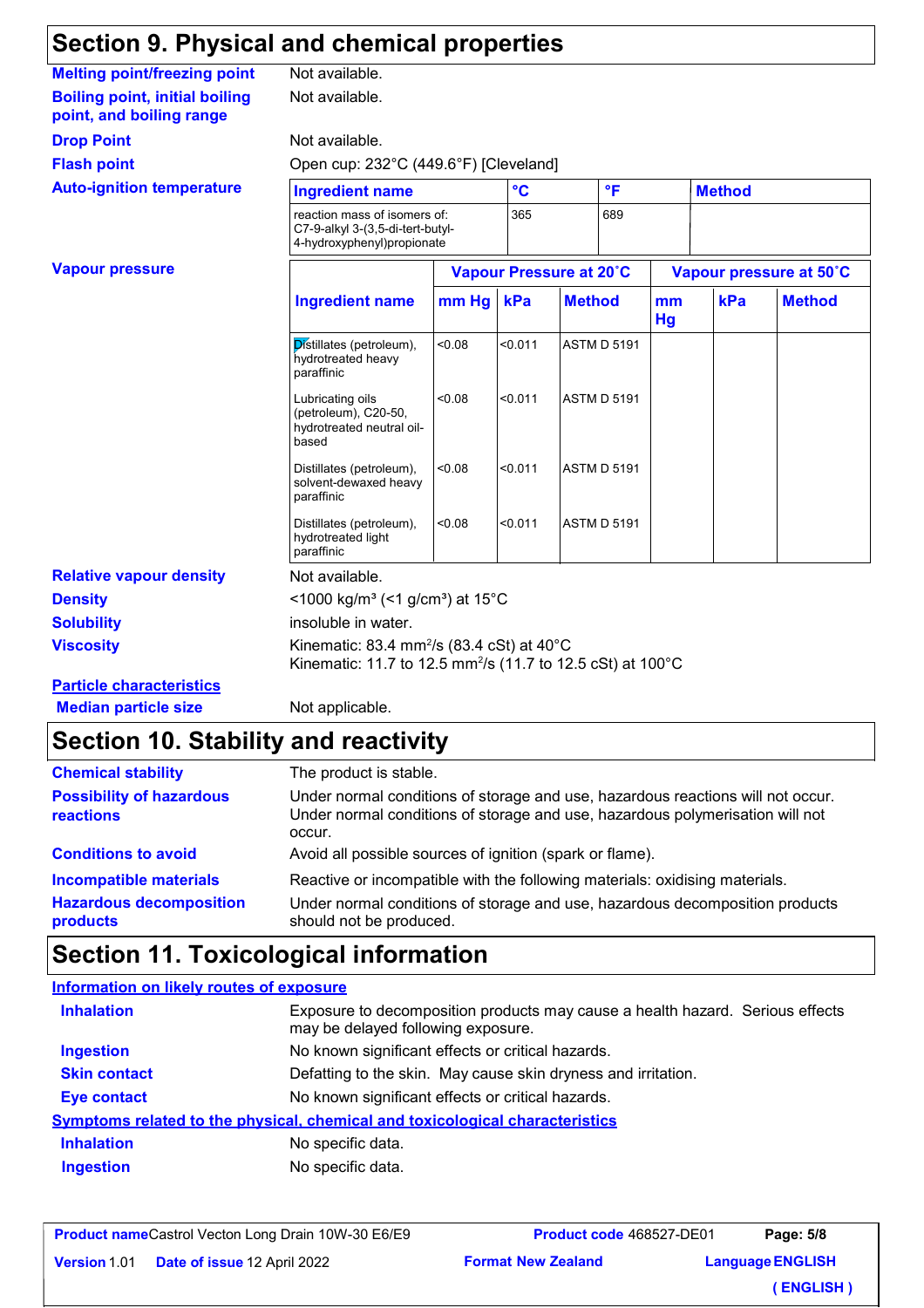# **Section 11. Toxicological information**

| <b>Skin contact</b>                     | Adverse symptoms may include the following:<br>irritation                                                                                                                                                                                                                                                                                                                                                   |
|-----------------------------------------|-------------------------------------------------------------------------------------------------------------------------------------------------------------------------------------------------------------------------------------------------------------------------------------------------------------------------------------------------------------------------------------------------------------|
|                                         | dryness                                                                                                                                                                                                                                                                                                                                                                                                     |
|                                         | cracking                                                                                                                                                                                                                                                                                                                                                                                                    |
| <b>Eye contact</b>                      | No specific data.                                                                                                                                                                                                                                                                                                                                                                                           |
| <b>Potential chronic health effects</b> |                                                                                                                                                                                                                                                                                                                                                                                                             |
| <b>General</b>                          | USED ENGINE OILS<br>Combustion products resulting from the operation of internal combustion engines<br>contaminate engine oils during use. Used engine oil may contain hazardous<br>components which have the potential to cause skin cancer. Frequent or prolonged<br>contact with all types and makes of used engine oil must therefore be avoided and a<br>high standard of personal hygiene maintained. |
| <b>Inhalation</b>                       | Not applicable.                                                                                                                                                                                                                                                                                                                                                                                             |
| <b>Ingestion</b>                        | Ingestion of large quantities may cause nausea and diarrhoea.                                                                                                                                                                                                                                                                                                                                               |
| <b>Skin contact</b>                     | Prolonged or repeated contact can defat the skin and lead to irritation, cracking and/<br>or dermatitis.                                                                                                                                                                                                                                                                                                    |
| <b>Eye contact</b>                      | No known significant effects or critical hazards.                                                                                                                                                                                                                                                                                                                                                           |
| <b>Carcinogenicity</b>                  | No known significant effects or critical hazards.                                                                                                                                                                                                                                                                                                                                                           |
| <b>Mutagenicity</b>                     | No known significant effects or critical hazards.                                                                                                                                                                                                                                                                                                                                                           |
| <b>Teratogenicity</b>                   | No known significant effects or critical hazards.                                                                                                                                                                                                                                                                                                                                                           |
| <b>Developmental effects</b>            | No known significant effects or critical hazards.                                                                                                                                                                                                                                                                                                                                                           |
| <b>Fertility effects</b>                | No known significant effects or critical hazards.                                                                                                                                                                                                                                                                                                                                                           |
|                                         |                                                                                                                                                                                                                                                                                                                                                                                                             |

### **Section 12. Ecological information**

**Ecotoxicity** No known significant effects or critical hazards.

### **Persistence and degradability**

### Expected to be biodegradable.

#### **Bioaccumulative potential**

This product is not expected to bioaccumulate through food chains in the environment.

| <b>Product/ingredient name</b>                                                                                         | ∣ LoqP <sub>ow</sub> | <b>BCF</b> | <b>Potential</b> |
|------------------------------------------------------------------------------------------------------------------------|----------------------|------------|------------------|
| reaction mass of isomers of: 9.2<br>$ C7-9-alky $ 3-(3,5-di-tert-butyl-<br>4-hydroxyphenyl) propionate<br>Alkyl phenol | 6.1                  |            | high<br>high     |

#### **Mobility in soil**

**Soil/water partition coefficient (KOC)**

**Mobility** Spillages may penetrate the soil causing ground water contamination. Not available.

**Other ecological information** Spills may form a film on water surfaces causing physical damage to organisms. Oxygen transfer could also be impaired.

# **Section 13. Disposal considerations**

The generation of waste should be avoided or minimised wherever possible. Significant quantities of waste product residues should not be disposed of via the foul sewer but processed in a suitable effluent treatment plant. Dispose of surplus and non-recyclable products via a licensed waste disposal contractor. Disposal of this product, solutions and any by-products should at all times comply with the requirements of environmental protection and waste disposal legislation and any regional local authority requirements. Waste packaging should be recycled. Incineration or landfill should only be considered when recycling is not feasible. This material and its container must be disposed of in a safe way. Empty containers or liners may retain some product residues. Avoid dispersal of spilt material and runoff and contact with soil, waterways, drains and sewers. **Disposal methods**

**Version 1.01 Date of issue 12 April 2** 

**Format New Zealand Product code** 468527-DE01 **Language ENGLISH Page: 6/8 ( ENGLISH )**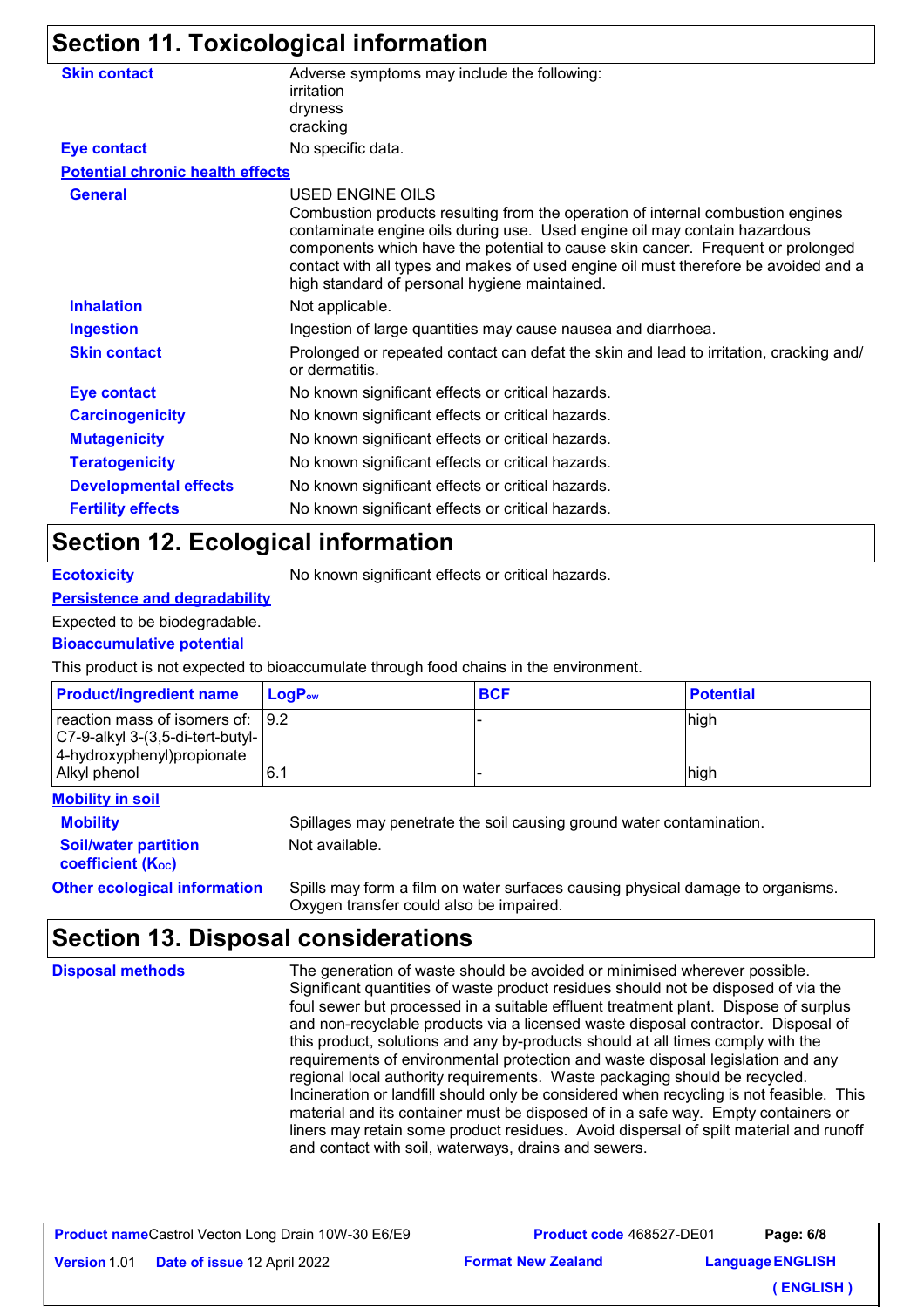# **Section 14. Transport information**

| <b>Regulatory</b><br>information   | <b>UN number</b>         | <b>Proper shipping</b><br>name | <b>Classes</b> | PG* | Label | <b>Additional</b><br>information |
|------------------------------------|--------------------------|--------------------------------|----------------|-----|-------|----------------------------------|
| <b>New Zealand</b><br><b>Class</b> | <b>Not</b><br>regulated. |                                |                |     |       |                                  |
| <b>ADG Class</b>                   | Not<br>regulated.        |                                |                |     |       |                                  |
| <b>IATA Class</b>                  | Not<br>regulated.        |                                |                |     |       |                                  |
| <b>IMDG Class</b>                  | Not<br>regulated.        |                                |                |     |       |                                  |

PG\* : Packing group

# **Section 15. Regulatory information**

| <b>New Zealand Requiatory Information</b>                    |                                                                                                                                |
|--------------------------------------------------------------|--------------------------------------------------------------------------------------------------------------------------------|
| <b>HSNO Approval Number</b>                                  | HSR002606                                                                                                                      |
| <b>HSNO Group Standard</b>                                   | Lubricants, Lubricant Additives, Coolants and Anti-freeze Agents (Subsidiary<br>Hazard) Group Standard 2020                    |
| <b>HSNO Classification</b>                                   | Not classified.                                                                                                                |
| <b>Requlation according to other foreign laws</b>            |                                                                                                                                |
| <b>REACH Status</b>                                          | The company, as identified in Section 1, sells this product in the EU in compliance<br>with the current requirements of REACH. |
| <b>United States inventory</b><br>(TSCA 8b)                  | All components are active or exempted.                                                                                         |
| <b>Australia inventory (AIIC)</b>                            | All components are listed or exempted.                                                                                         |
| <b>Canada inventory status</b>                               | All components are listed or exempted.                                                                                         |
| <b>China inventory (IECSC)</b>                               | At least one component is not listed.                                                                                          |
| <b>Japan inventory (CSCL)</b>                                | All components are listed or exempted.                                                                                         |
| <b>Korea inventory (KECI)</b>                                | All components are listed or exempted.                                                                                         |
| <b>Philippines inventory</b><br>(PICCS)                      | At least one component is not listed.                                                                                          |
| <b>Taiwan Chemical</b><br><b>Substances Inventory (TCSI)</b> | All components are listed or exempted.                                                                                         |

# **Section 16. Other information**

| <b>History</b>                    |                                                                                                                                                                                                                                                                                                                          |
|-----------------------------------|--------------------------------------------------------------------------------------------------------------------------------------------------------------------------------------------------------------------------------------------------------------------------------------------------------------------------|
| Date of issue/Date of<br>revision | 12 April 2022                                                                                                                                                                                                                                                                                                            |
| Date of previous issue            | 30 March 2022.                                                                                                                                                                                                                                                                                                           |
| <b>Version</b>                    | 1.01                                                                                                                                                                                                                                                                                                                     |
| <b>Prepared by</b>                | Not available.                                                                                                                                                                                                                                                                                                           |
| <b>Key to abbreviations</b>       | Varies = may contain one or more of the following 64741-88-4, 64741-89-5,<br>64741-95-3, 64741-96-4, 64742-01-4, 64742-44-5, 64742-45-6, 64742-52-5,<br>64742-53-6, 64742-54-7, 64742-55-8, 64742-56-9, 64742-57-0, 64742-58-1,<br>64742-62-7, 64742-63-8, 64742-65-0, 64742-70-7, 72623-85-9, 72623-86-0,<br>72623-87-1 |

#### **Notice to reader**

**Indicates information that has changed from previously issued version.**